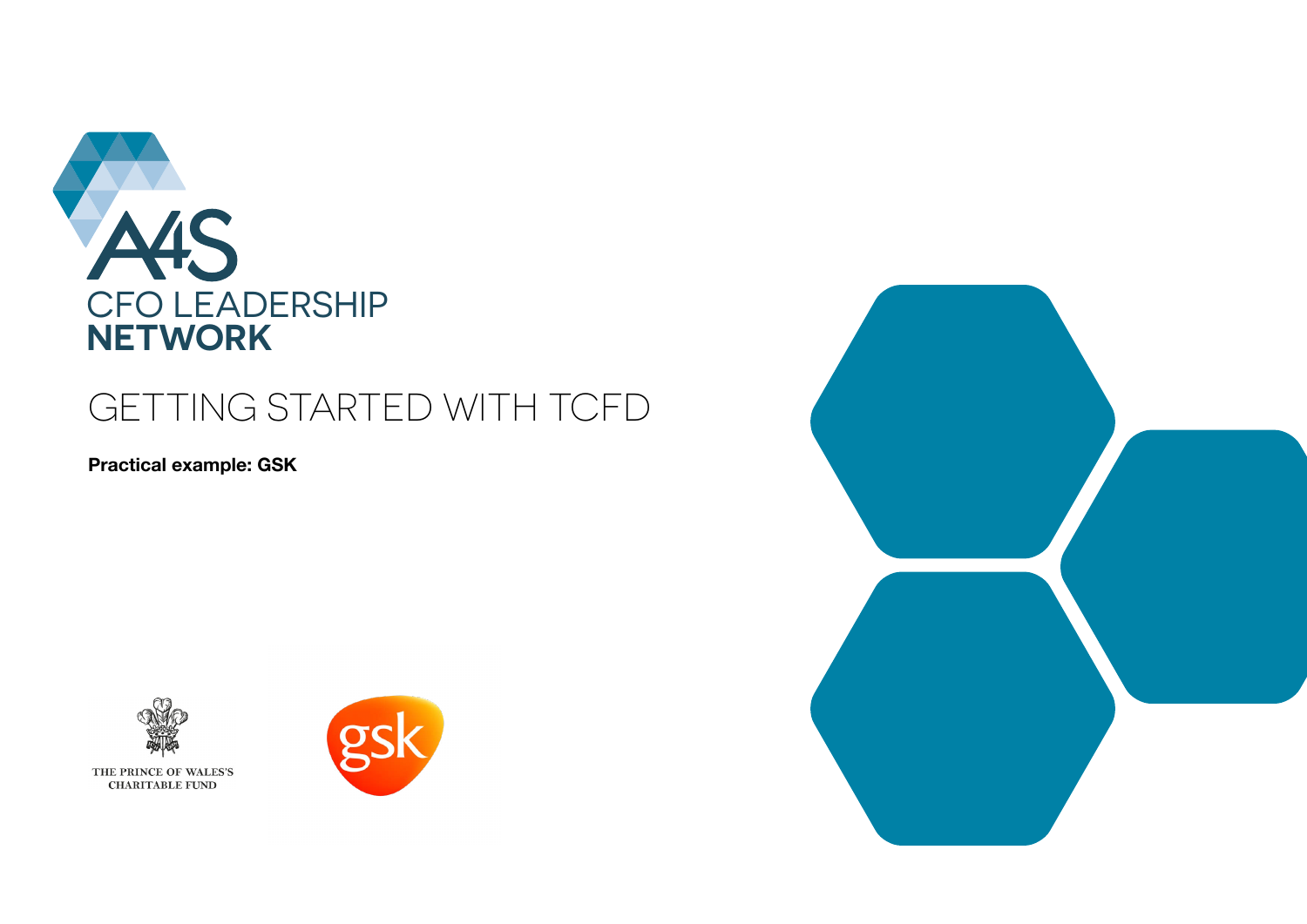

# **WHAT?**

GSK is a global pharmaceutical company with £34 billion turnover in 2020. We first started looking at the Task Force on Climate-related Financial Disclosures (TCFD) framework in 2018. In 2019 we made our first voluntary disclosure against the TCFD framework in the annual report and expanded our disclosure further in the 2020 report<sup>1</sup>.

The disclosures are structured around the four TCFD pillars: Governance, Strategy, Risk Management, and Metrics and Targets. They include an explanation of our scenario analysis and the scenarios we have chosen. We have found the TCFD framework to be useful for analysing and reporting on the climate-related financial risks to our business and we are committed to prioritizing it.

Finance has been a powerful driver behind our TCFD work from the start and our Chief Financial Officer (CFO) has signed the A4S [net zero](https://www.accountingforsustainability.org/en/activities/net-zero-activities/statement-of-support.html) and [TCFD](https://www.accountingforsustainability.org/en/activities/tcfd/statement-of-support.html) Statements of Support. We have set up a Finance Sustainability Champion Network within finance which aims to support GSK's goal to achieve net zero impact on climate and net positive impact on nature by 2030. Applying the TCFD framework is part of achieving this goal, along with other key areas of focus.

Our TCFD work is sponsored by three members of the Chief Executive Team -CFO, President Global Affairs and President Pharmaceutical Supply Chain. The work to date on TCFD has been a collaborative effort between multiple teams with support from these three sponsors, with finance playing an essential and valued role. Finance will continue to be a key contributor as our efforts to manage and report on our climaterelated financial risks evolve and become embedded into our ways of working.

<sup>1</sup> See GSK Annual Report 2020 (pages 46 to 47): <https://www.gsk.com/media/6662/annual-report-2020.pdf>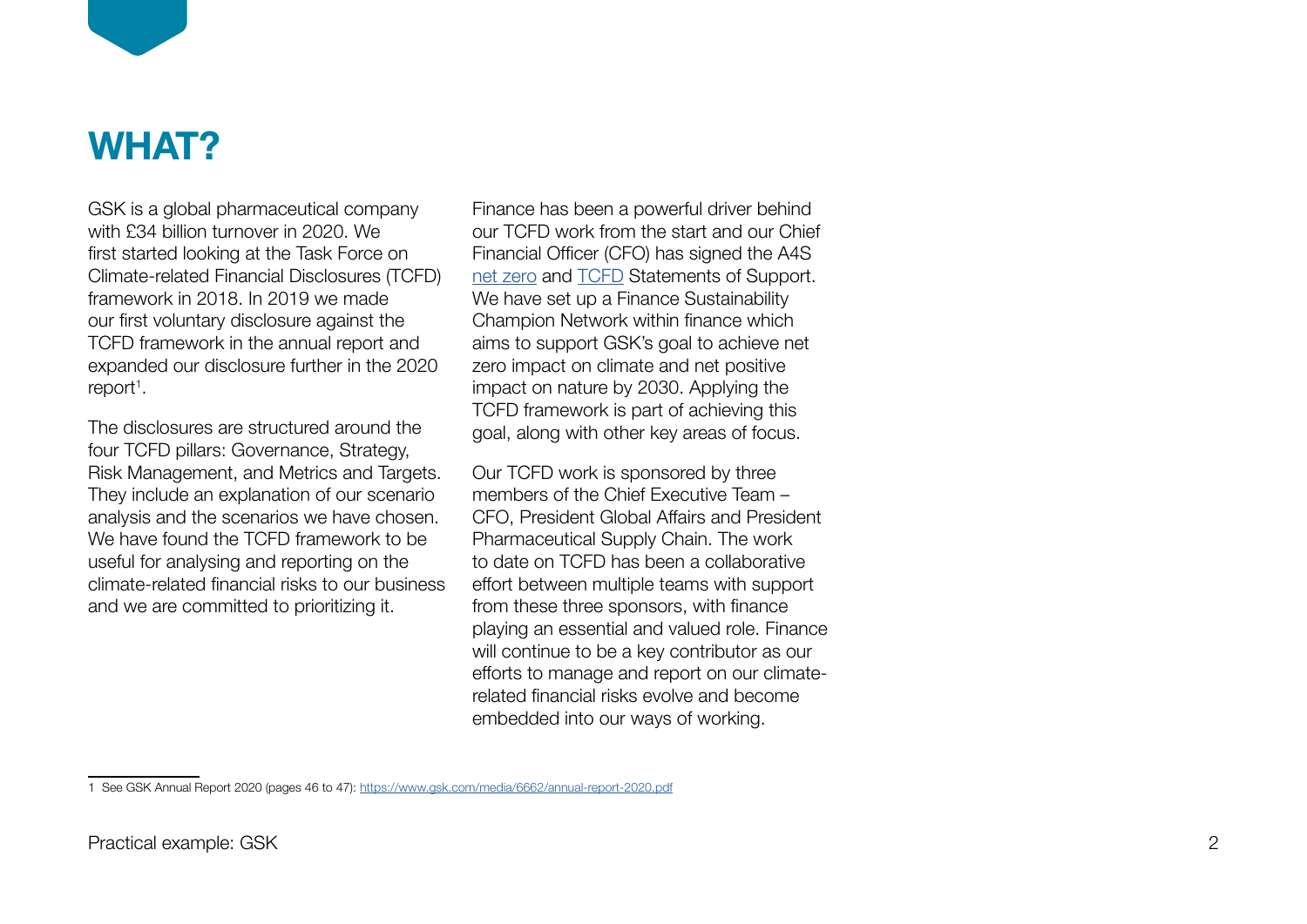

# **WHY?**

Since 2010, we have had environmental targets which focus on reducing our environmental impact on the world. The TCFD framework adds an important dimension by helping us to understand and communicate how climate change could affect our business. With this information we can better plan to mitigate those risks and identify potential business opportunities.

We decided to start adopting the TCFD framework early as we recognized that it takes time to develop meaningful analysis and report against the framework. This would also position us well for any mandatory reporting requirements (eg since 1 January 2021, premium listed companies in the UK are required to make better disclosures about how climate change affects their business, consistent with the recommendations of the TCFD) and for responding to investors, who are showing increasing interest in environmental, social and governance aspects of GSK's strategy and operations.

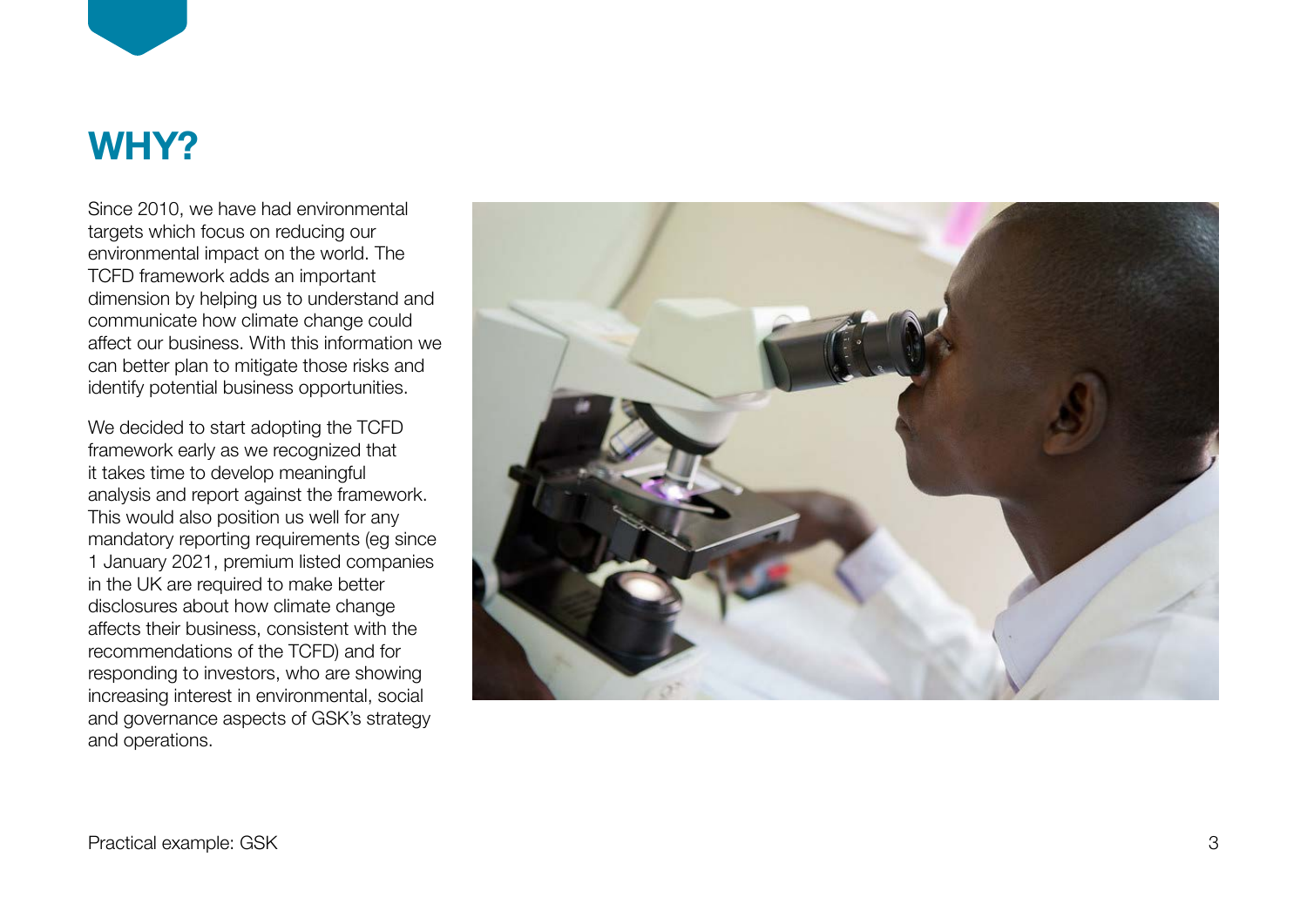

# **HOW?**

Our work on TCFD has been a collaboration with finance, sustainability, and corporate reporting teams all playing an important role. We started by putting together a business case with an initial gap analysis. Then we prepared our first voluntary TCFD report, including undertaking our first climate scenario analysis, with support from a consultancy firm. Since then, we have been building on our progress, by expanding our scenario analysis and enhancing our reporting.

Finance has been involved in the process from the beginning, supporting on the gap analysis and the development of scenario analysis. With mandatory TCFD reporting requirements coming into force, finance will be required to take a leading role along with the sustainability team as part of the annual reporting process.

## MAKING THE BUSINESS CASE

In 2019 our CFO demonstrated the potential value of TCFD to our Audit and Risk Committee. This is a board-level committee that signs off the annual report and makes sure that we are meeting stakeholder expectations with our reporting. In our business case, we emphasized the importance of understanding our climaterelated risks and voluntarily disclosing these to investors and wider stakeholders recognizing their growing interest in TCFD.

To support our case, we also prepared a simple gap analysis to assess how we measured up against each element of the TCFD framework. This analysis used red, amber and green colour coding to show where we were already well prepared and where we needed to do more work. Our main finding was that we needed to do a scenario analysis. We expected this finding, however using a simple colour coding system helped to flag it as a priority.

# PREPARING THE FIRST SCENARIO ANALYSIS

For our first scenario analysis in 2019, we brought in external consultants to help us choose our scenarios and design the analysis. They advised on which scenarios we should use and recommended tools for understanding their impact. Our internal working group was made up of finance, risk, manufacturing supply chain leads, commercial and strategy teams.

We selected two scenarios: a 'business as usual' scenario, with a global temperature increase of 3-5°C by 2100, and a 'low carbon' scenario, where the increase in temperature would be limited to well below 2°C. Our scenarios are based on public databases and models, with sources including the Intergovernmental Panel on Climate Change and the International Energy Agency. To balance the long-term nature of climate-related risks with the strategic planning timescale of our business, we analysed impact using a ten-year time frame.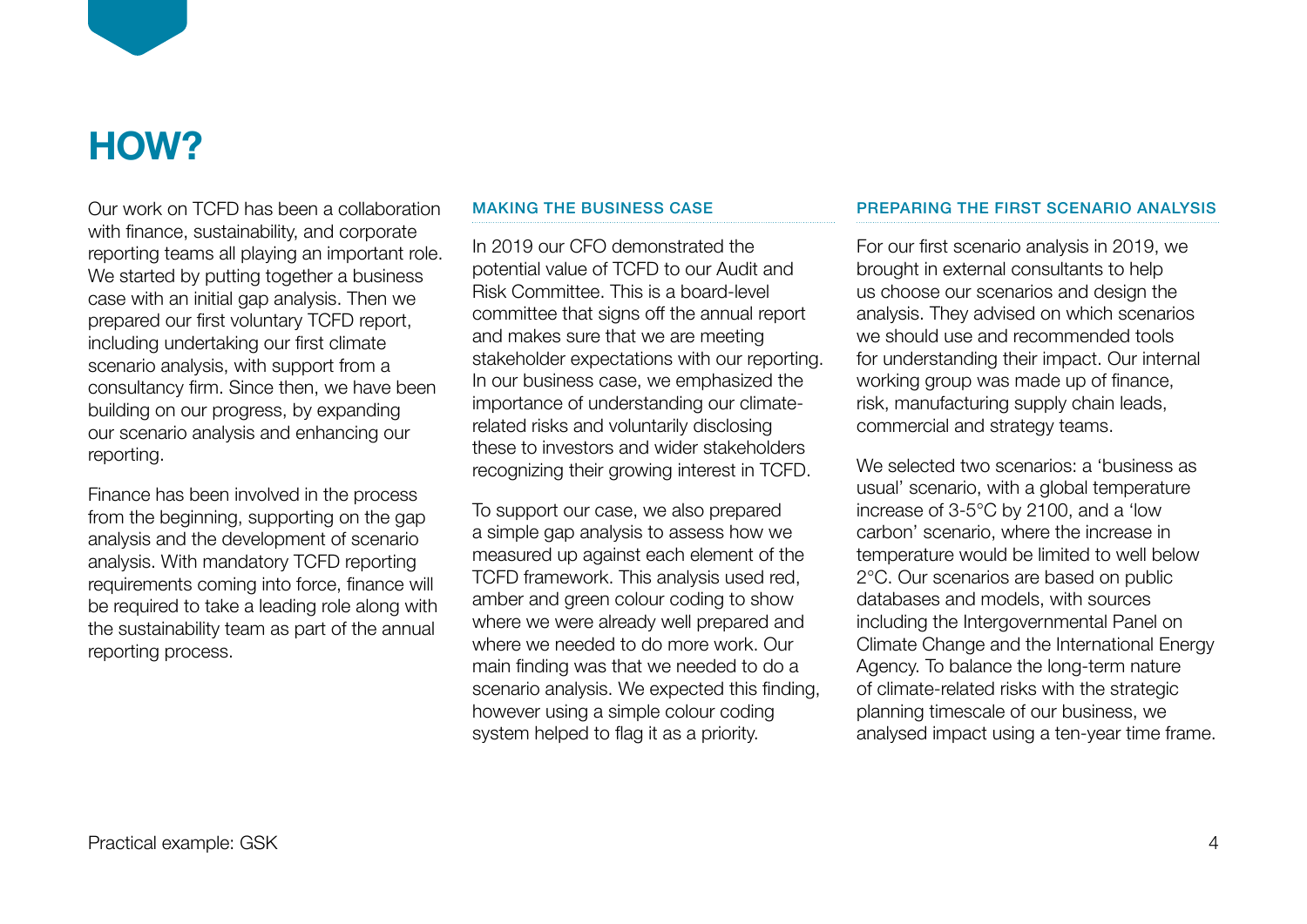This scenario analysis focused on five specific high-revenue products, which meant we could identify our climate-related risks and opportunities for the products that were most material to our business. We looked not just at our direct production but across the whole value chain.

It was valuable to have external expertise, and we also applied our own institutional knowledge to make sure the analysis was tailored to our needs. We knew what would likely have the biggest impact for us, and we also incorporated our knowledge of risk profiling carried out each year as part of our insurance coverage needs assessment program. Finance and risk management both played a key role here.

### DEVELOPING METRICS AND TARGETS

Since 2010, we have been reporting scope 1 and 2 emissions from our own operations and scope 3 emissions across parts of our value chain. The work we had already done in this area informed our TCFD metrics and targets and helped us to make sure those targets were realistic. Understanding our carbon emissions was a vital foundation for our work on TCFD; we found it useful to understand our current carbon footprint when setting an ambitious reduction target.

We aim to have a net zero impact on climate and a net positive impact on nature by 2030. For our pathway to net zero emissions, we have scope 1, 2 and 3 targets accredited by the Science Based Targets initiative to reduce our carbon emissions in line with 1.5°C warming.

### MAKING THE DISCLOSURES

The disclosures in our TCFD statement, which forms part of the strategic report in our annual report, document our approach to each of the four pillars. The process for preparing these disclosures was led by our corporate reporting team. Again, we took a collaborative approach, bringing people with the right expertise together from across the business to provide information and support as needed.

Our overall strategy and approach to annual report disclosures is determined by a working group including key people from finance, corporate secretariat, communications, and government affairs teams. A separate group in the corporate finance function looks specifically at financial disclosures, including those related to TCFD.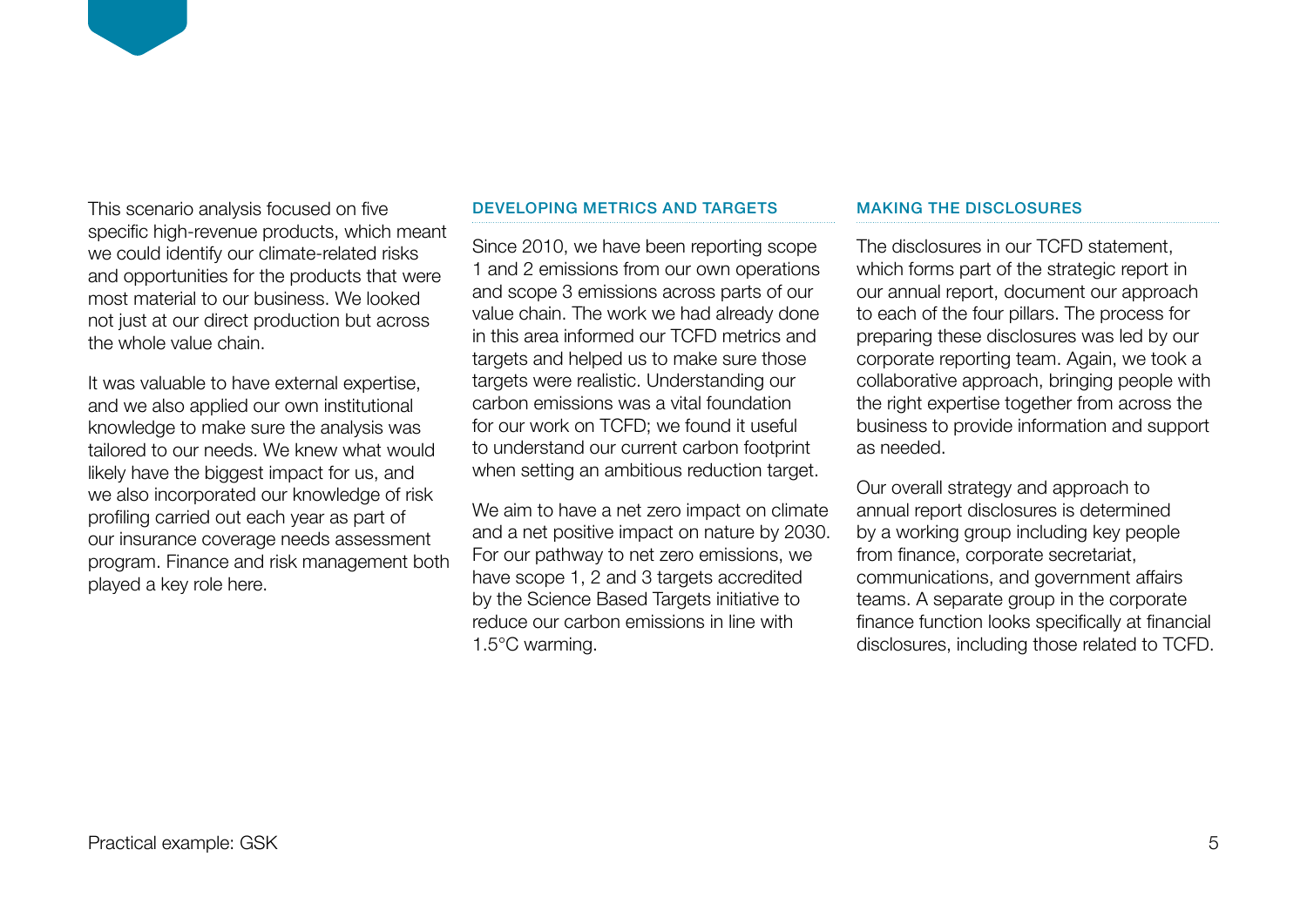# BUILDING ON OUR PROGRESS

After our first disclosure in 2019, we then expanded our product-level scenario analysis in 2020. Having built our capacity in the previous year by working with consultants, we had the tools and models we needed to analyse a new set of products internally. Once we had completed this second scenario analysis, we had analysed the potential impact of climate change on products making up around 40% of our revenues.

We now have better information about our climate-related financial risks and will be applying this to our planning and decision making. It is helping us to bring environmental considerations into long-term planning across our business.



# **NEXT STEPS**

We are continuing to evolve our scenario analysis using capabilities we have developed previously and applying these in our planning and decision making to be a climate resilient company.

Along with TCFD reporting, finance will continue to collaborate with the sustainability and corporate reporting teams as we work towards achieving our environmental goals.

The Finance Sustainability Champion Network has identified key areas of focus for 2021 which include working groups focused on (but not necessarily limited to): TCFD, carbon pricing evolution, renewables, carbon offset projects, and integrating sustainability into the finance culture.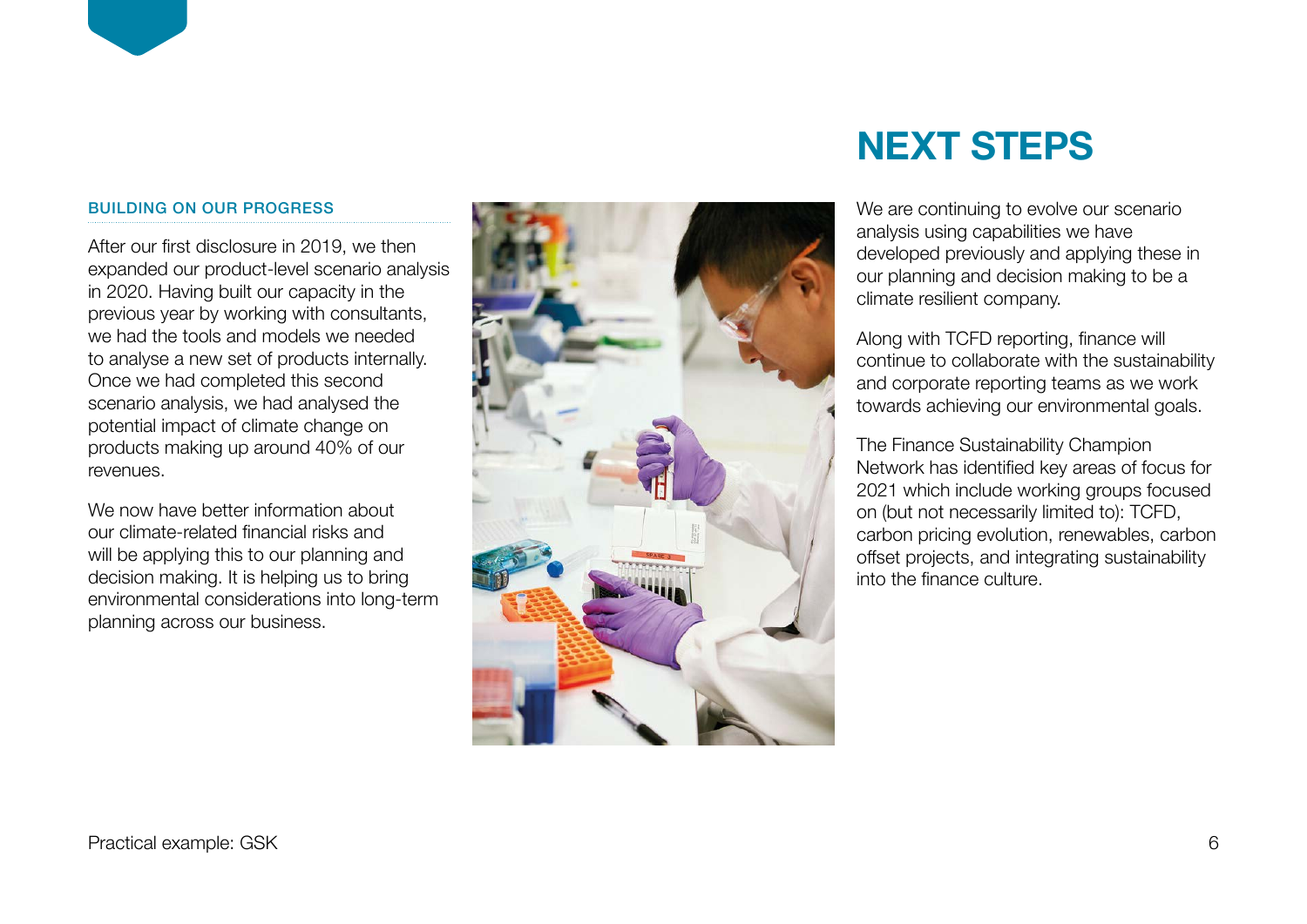

### THINK ABOUT WHERE TO START

Be pragmatic about what your first steps could be and what will help you as you move forward. Starting with a small piece of analysis gave us a strong steer for what to do next and helped us build our business case.

#### USE EXTERNAL SUPPORT

Consider getting external consultants to support you as you develop your first scenario analysis. This can help you to build your capability. In the future you can then either conduct scenario analyses internally or bring in external support to help you with a specific area.

### **COLLABORATE**

The TCFD framework has a broad scope and it is important to collaborate across business functions. No single team has all the expertise and skills that you will need. Bringing together people from different business areas can help you to get high quality information, analyses and reporting.

### GET SENIOR BUY IN

Having key sponsors from different areas of the leadership team is useful. Support from the CFO helps to establish TCFD as a business priority and reinforces the critical role finance plays.